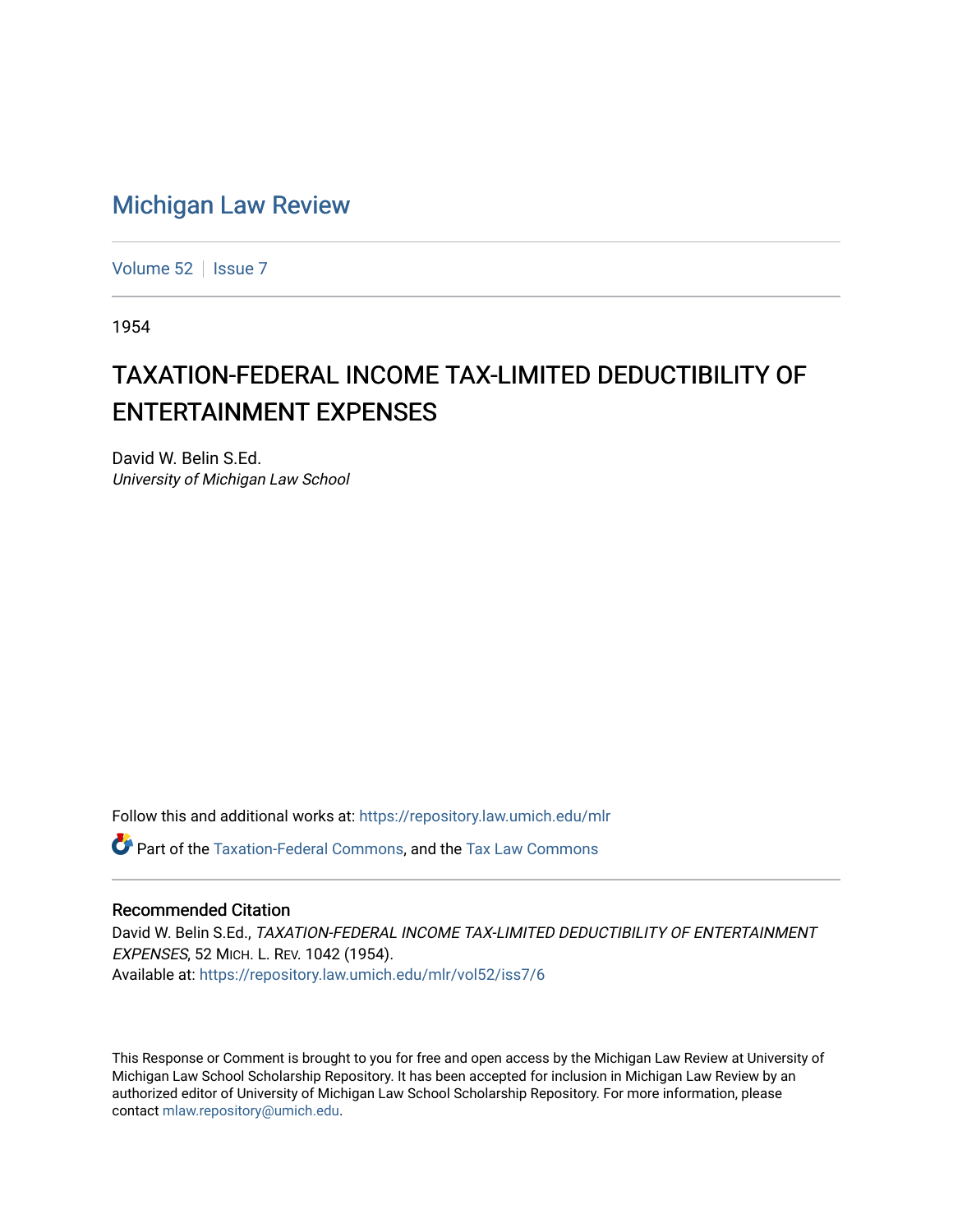TAXATION-FEDERAL INCOME TAX-LIMITED DEDUCTIBILITY OF ENTERTAINMENT EXPENSES-In the sophisticated commercial world of today there are many expenses that might be termed of a "mixed complexion," having elements of both a business and non-business character. Nowhere is this better exemplified than in the area of entertainment expenses. Though one may assume that it should be the policy of the courts to allow full and fair deduction of business expenses in general, many difficulties arise regarding expenditures for entertainment purposes. In virtually all entertainment there is personal enjoyment of a social nature by the taxpayer as well as potential business value. Furthermore, what business value there is will often be of an intangible nature; it is difficult for a businessman to pojnt to a specific transaction and say this is the result of taking John Doe out to dinner. In addition, most of the evidence of the purpose of the expenditure will of necessity come from the taxpayer, who is probably inclined to overemphasize the business need for the expenditure. Thus, even if the courts would not generally follow a doctrine that deductions are a matter of legislative grace,<sup>1</sup> the question of what

<sup>1</sup> Interstate Transit Lines v. Commissioner, 319 **U.S.** 590 at 593, 63 S.Ct. 997 (1943). However, see Lykes v. United States, 343 U.S. II8 at 120, n. 4, 72 S.Ct. 585 (1952), in which Justice Burton states that the legislative grace doctrine interpretation "is not necessary here and is not relied on in this case." The footnote included a citation to Professor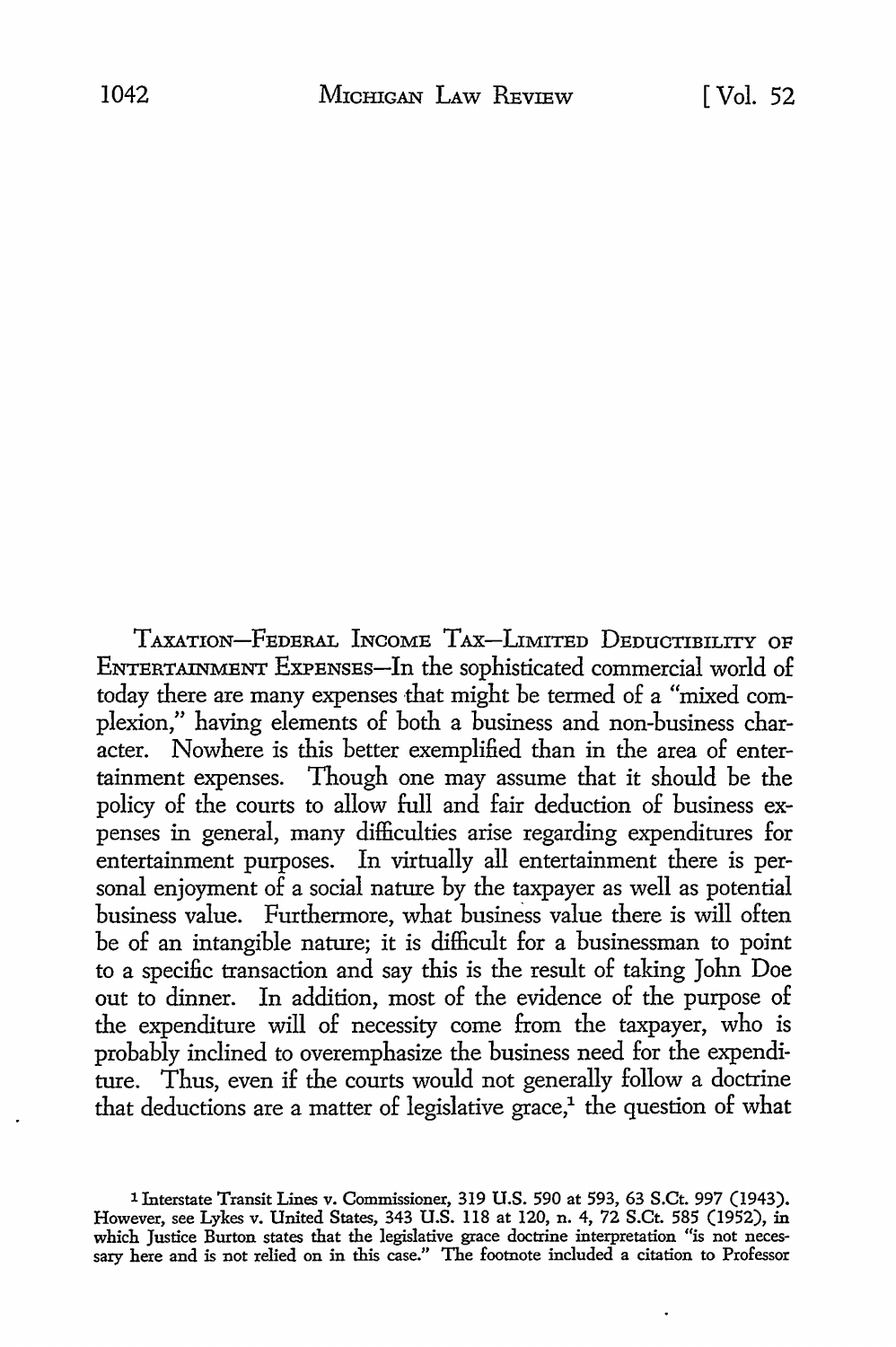are legitimate entertainment expenses must nevertheless be narrowly construed because of these peculiar factors.

The courts have been struggling with this problem for years, their most effective weapon being the *Cohan* rule,2 which gives the element of Hexibility necessary to meet each new situation confronting a court by allowing as close an approximation as possible of the amount of deductible entertainment expenses where evidence is inexact as to the actual amount. The court may bear heavily upon the taxpayer in making this approximation.3 However, in the recent decision of *Richard* A. *Sutter,4* the Tax Court set forth a doctrine of partial deductibility to limit further the deduction of entertainment expenses. It will be the plan of this comment to examine the *Sutter* doctrine and then look at the law as it stands after the *Sutter* case. In addition, the treatment of these matters under British law will be compared as an aid in evaluating the law as it should be.

# I. *The Sutter Doctrine*

Richard A. Sutter was a doctor practicing industrial medicine. His clients were industrial and commercial organizations, which employed persons who were patients of Sutter, and insurance companies insuring such organizations. It was not the nature of the taxpayer's practice to secure these or other patients directly or via referrals from other doctors. The central issue as phrased by the court was:

'When a taxpayer in the course of supplying food or entertainment or making other outlays customarily regarded as ordinary and necessary includes an amount attributable to himself or his family, such as the payment for his own meals, is that portion of the expenditure an ordinary and necessary business expense on the one hand or a nondeductible personal item on the other?"<sup>5</sup>

The court held that there is a presumption that such items by their nature are not deductible, because they are personal expenses

<sup>2</sup>Cohan v. Commissioner, (2d Cir. 1930) 39 F. (2d) 540.

- <sup>3</sup> In general see Gluck, "How Cohan Works," 6 Ruroens L. REv. 375 (1952).
- 4 21 T.C. No. 20 (1953).
- <sup>5</sup> 1d. at p. 3.

Griswold's note, "An Argument Against the Doctrine That Deductions Should Be Narrowly Construed as a Matter of Legislative Grace," 56 HARv. L. Rsv. 1142 (1943). The writer in 20 UNIV. Cm. L. Rsv. 247 at 262 (1953), concludes: "The fairness rule would seem to accord more nearly than the doctrine of legislative grace with the intent of Congress to tax only net income." For an implied argument that the Lykes case represents no change in the legislative grace doctrine, see  $5$  VANDERBILT L. REV. 847 at 849 (1952).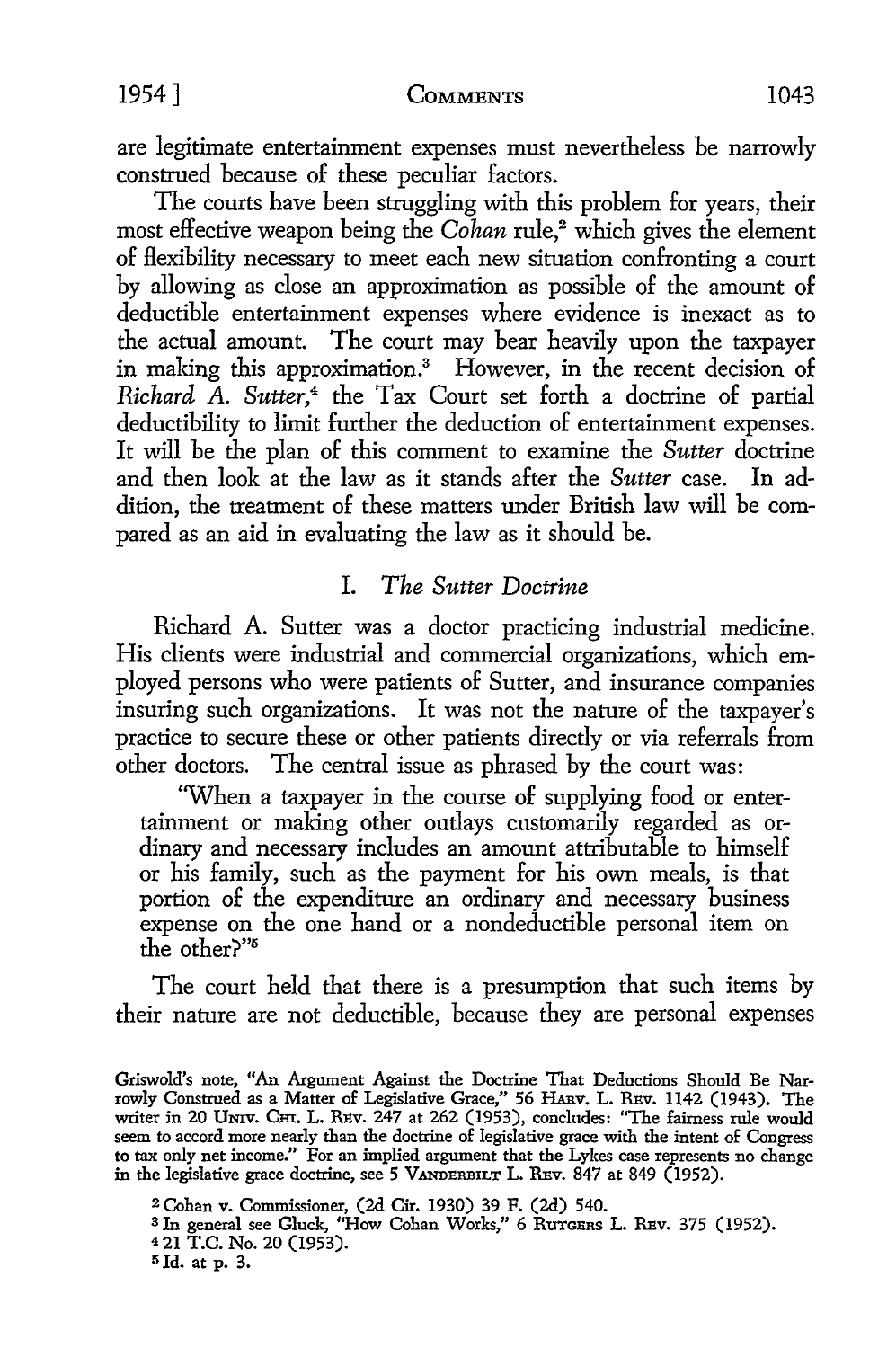under section  $24(a)(1)$  of the Internal Revenue Code, and that the presumption is rebuttable only by clear evidence showing that the expenditure was different from or in excess of what would have been made for the taxpayer's personal purposes. In other words, if a taxpayer desires to entertain a business acquaintance and his wife for business purposes and "feels that it would further the business purpose to have his own wife present, the cost of the meals for the two guests is fully deductible, but the cost of the food for the taxpayer and his wife is deductible only to the extent it exceeds what would have been spent had the taxpayer and his wife remained at home.

This is not necessarily a radically new approach. An inkling of the view taken by the Tax Court in the *Sutter* case appeared in *Eugene H. Lorenz*,<sup>6</sup> a 1949 memorandum decision. Although Lorenz was a certified public accountant as well as a lawyer he kept no records of amounts expended to entertain clients, and the deduction of these amounts was denied because of lack of proof. The opinion went on to say by way of dictum: "It is not shown to what extent they [the claimed expenses] included the cost of petitioner's own meals and entertainment which would not, if separable, be deductible under any circumstances."<sup>7</sup>

Although the philosophy underlying the *Sutter* doctrine seems fair and equitable, there are manifold problems that would be involved in its administration. For instance, how can it be shown what the taxpayer and his wife would have eaten had they not entertained; would they have had steak that night, or hamburger? Suppose the taxpayer has several children who will have to eat at home anyway; the marginal value of two additional servings for the taxpayer and his wife would be rather small as well as hard to prove. Of course, the bureau might adopt a rule permitting the deduction of the amount spent in excess of the average normal expenditure. This is akin to a policy adopted in 1920 with regard to travel expenses which allowed the deduction of excess expenditures.<sup>8</sup> After January 1, 1921, in order to deduct any traveling expenses for meals and lodging, the taxpayer had to support the clajm with a table of normal expenditures. This included a showing of "average monthly expense incident to meals and lodging for the entire family, including the taxpayer himself when at home; average monthly expense incident to meals and lodging when at home if taxpayer has no family; total

'

s 8 T.C.M. 720 (1949). 7Id. at 721. s T.D. 3101, 3 Cum. Bul. 191 (1920).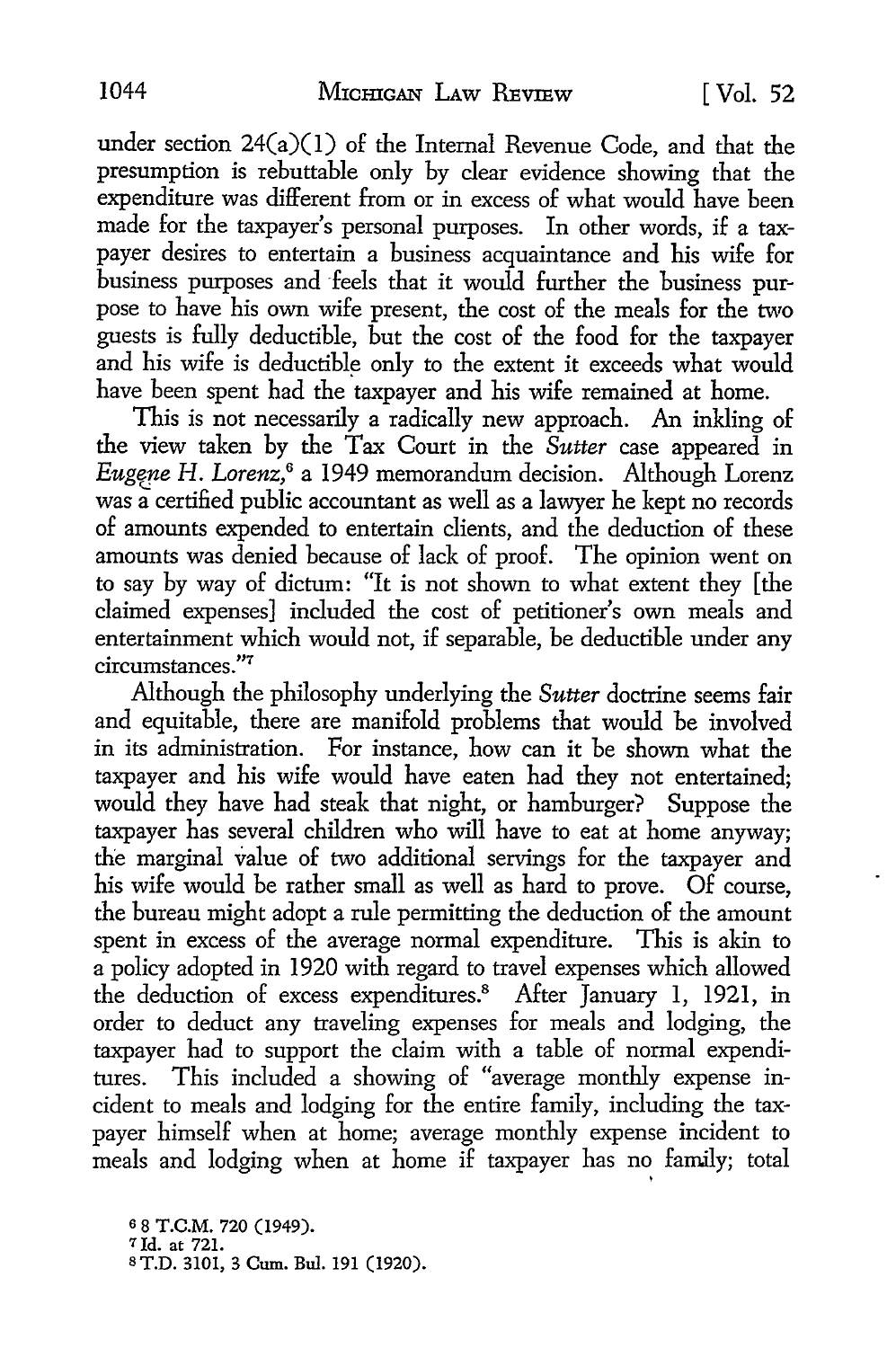amount of expenses incident to meals and lodging while traveling on business and claimed as a deduction.  $\ldots$  ." A more complex system of deductions could hardly be imagined. Fortunately, the change in the law permitting the deduction of the "entire" amount saved the Treasury Department much work and the American taxpayer much anguish. It is appropriate here to note the reference to this change by Justice Rutledge in his dissent in the *Flowers* case, where he declared: "Congress has revised Section 23 once to overcome niggardly construction. It should not have to do so again."10

If the *Sutter* doctrine is to be applied in its full ramifications in future cases, with no change in the statute, there will be manifold problems of evidentiary proof. Coupled with the difficulty and cost of administering such a rule, this would seem to make *Sutter* less than an ideal solution to the problems presented by entertainment expenses. In addition, the doctrine does not have the flexibility necessary to meet these problems of mixed personal-business complexion. However, the *Sutter* case today is law; with this in mind, the development of other case law in the labyrinth of entertainment expenses will be examined.

### II. *The American Cases*

Underlying every decision in the entertainment expense realm are the competing considerations of sections  $24(a)(1)$  and  $23(a)(1)$ (A) of the Internal Revenue Code-the former denying deductions for "personal expenses" and the latter allowing deductions for "ordinary and necessary" business expenses. Businessmen maintain entertainment is often done for purposes similar to those of advertising. Indeed, the analogy to advertising expense is a cogent argument for deduction. On the other hand, whenever advertising expenses are incurred, there are few of the personal elements present which are prevalent in entertaining. Apart from the argument that these expenses are of a personal nature, it could be said that commercial entertainment is frequently a form of goodwill expenditure and should be capitalized rather than deducted.<sup>11</sup> It is also to be noted that in many respects social status and social obligations complicate the picture. Thus we have the additional problem of the line between "status" income and expenses and legitimate business deductions.<sup>12</sup>

9 Ibid.

10 Commissioner v. Flowers, 326 U.S. 465 at 480, 66 S.Ct. 250 (1946).

<sup>11</sup>A. M. Oliver, 1 T.C.M. 8 (1942). See George W. Caswell Co., 14 B.T.A. 15 (1928); Reginald Denny, 33 B.T.A. 738 (1935).

12 See SURREY AND WARREN, FEDERAL lNcoME TAXATION 88 (1953).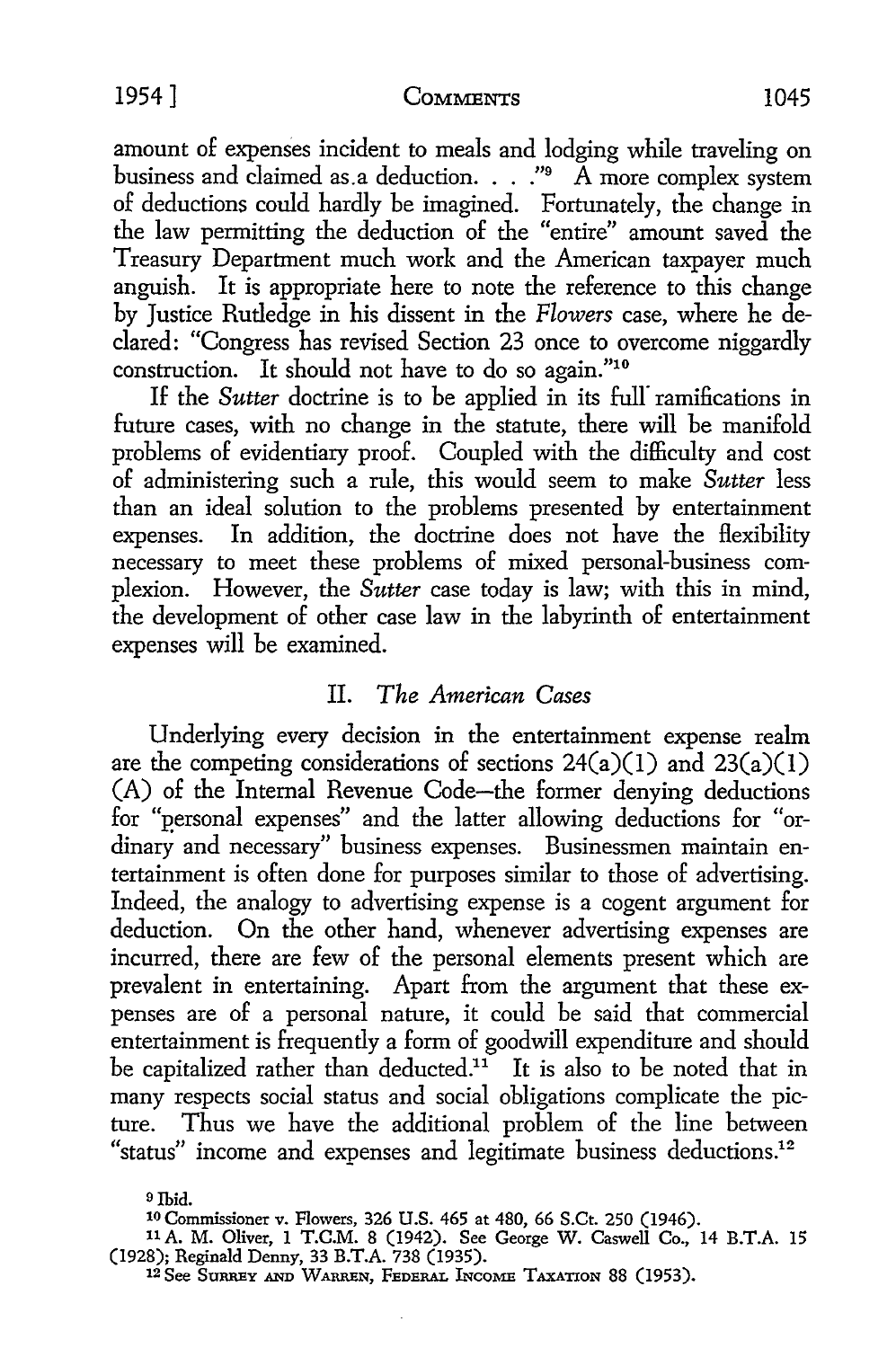A. *General Tests of Deductibility.* In attempting to gain deduction for entertainment expenses, the taxpayer is immediately confronted with the "ordinary" and "necessary" tests of section 23(a) (l)(A). In *Blackmer v. Commissioner,1* <sup>3</sup>an actor claimed deduction for theater tickets, lunches, suppers, and various parties given newspapermen and those in the entertainment field in order to enhance his reputation and aid in securing engagements. The court said that these expenditures "tended to promote his popularity and thereby **to**  increase his income from that business. The expenses were therefore ordinary and necessary expenses."<sup>14</sup> In further clarification the court interpreted "necessary" as "appropriate" and "helpful." The true "ordinary" character of the expenses undoubtedly stemmed from the finding that in the theatrical business this type of entertaining was "customary." However, even with this seemingly lenient criterion, the taxpayer did not gain complete deductibility because of the inexactitude of his computation; the *Cohan* rule was applied.<sup>15</sup>

In addition to the "ordinary" and "necessary" standards, a clear showing of business purpose is necessary, and the burden of proof is on the taxpayer.16 If entertainment is of a mixed complexion in a series of expenditures, deduction will not be allowed unless there is. a segregation of the amount and purpose of these expenses as between business and personal.17 Memoranda supporting the expenditures are helpful in gaining deductibility.<sup>18</sup> The argument that a court should take judicial notice of the business purpose or the necessity in the taxpayer's business or profession of occasionally entertaining clients or others has met with little success.<sup>19</sup>

Recent cases have shown a tendency to emphasize more and more the idea that proof must be presented to "show that such expenditures had a direct relation to the conduct of a business or the business benefits expected."20 There seems to be a positive correlation between the emphasis on the idea of directness and the increasing number of deduction claims where both personal and business elements are pres-

1a (2d Cir. 1934) 70 F. (2d) 255.

14 Id. at 257.

15 See annotation, 92 A.L.R. 985 (1934).

16 Nathaniel J. Hess, 24 B.T.A. 475 (1931); N. H. Van Sicl<len, Jr., 33 B.T.A. 544 (1935).

17 N. H. Van Sicklen, Jr., 33 B.T.A. 544 (1935).

18 James F. Coleman, 3 B.T.A. 835 (1926). Although this was a somewhat terse opinion, the fact that there was a memo book was by implication important.

<sup>1</sup>9 Eugene H. Lorenz, 8 T.C.M. 720 (1949) (the taxpayer was a lawyer and certified public accountant).

20 Louis Boehm, 35 B.T.A. 1106 at 1107 (1937). See also Kenneth Blanchard, 12 T.C.M. 550 (1953). .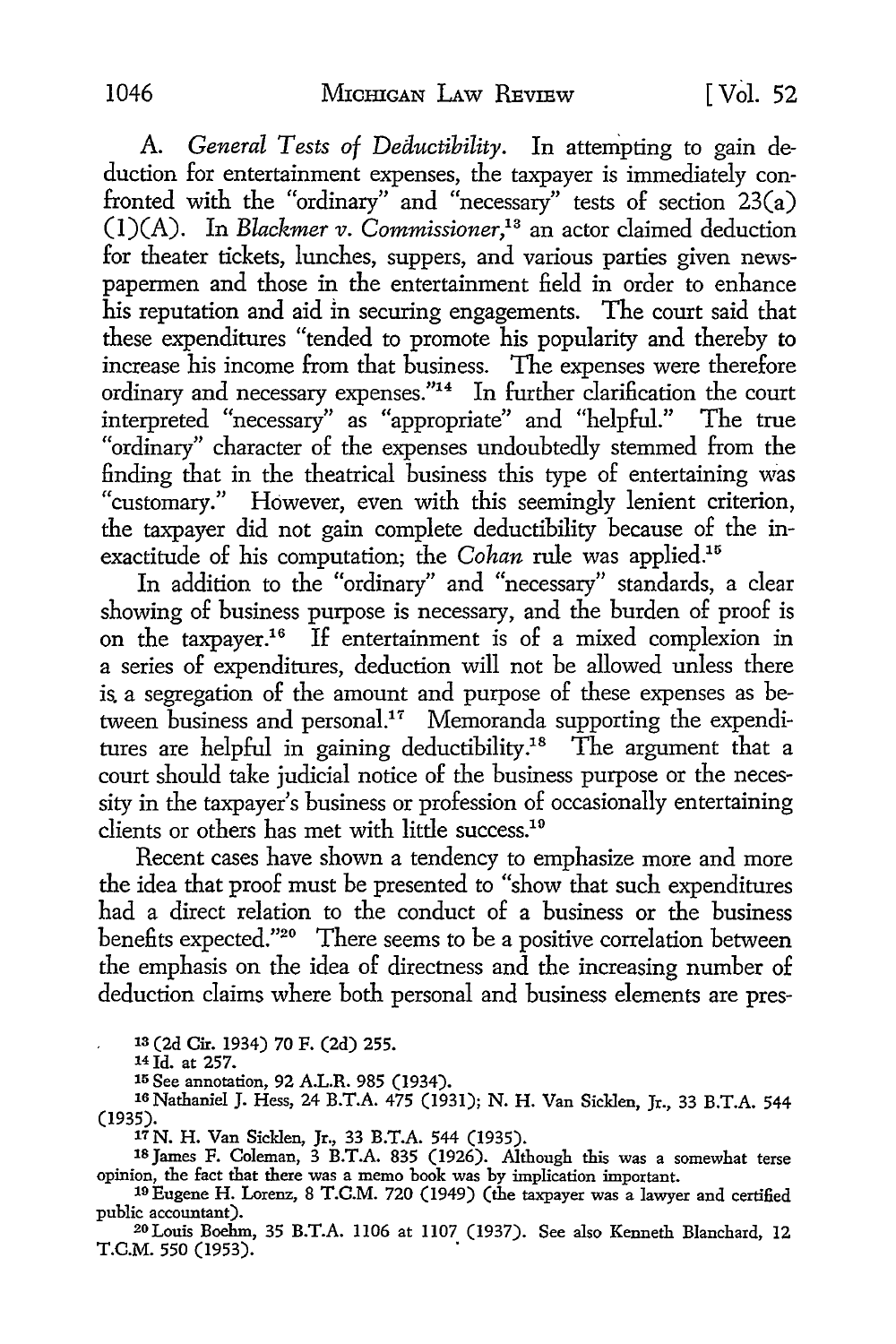ent. It has been argued that this additional requirement is unfair and that once the hard burden of showing the expenses as ordinary and necessary has been met, the courts should be liberal in allowing full deductibility.<sup>21</sup> However, in rebuttal it can be said that courts must of necessity be cautious where there are attempts to charge off items like trips to the Kentucky Derby and fishing expeditions on which the taxpayer is admittedly accompanied by friends.<sup>22</sup> or contributions by a corporation to the wedding of the daughter of its majority stockholder.<sup>23</sup> Regardless of which argument one prefers, the fact remains that the element of direct relationship to business purpose has become an important peg on which the Tax Court has been hanging many decisions.<sup>24</sup>

B. *Deductions by Individuals: Factors of Reimbursement and Required Duties.* The early cases in the entertainment expense area were fairly liberal in allowing full deductibility, especially with regard to salesmen<sup>25</sup> and corporations.<sup>26</sup> However, even at an early date salesmen had a difficult time deducting entertainment expenses if they were not reimbursed by their employer.<sup>27</sup> The factor of reimbursement is even more important to corporation executives and employees.<sup>28</sup> the courts here generally being very strict about this requirement.<sup>29</sup>

21 See Johnson v. United States, (D.C. Cal. 1941) 45 F. Supp. 377, revd. on other

<sup>22</sup> Maurice E. Harvey, 12 T.C.M. 1358 (1953). The taxpayer also tried to deduct the expense of trips to the Mardi Gras and to the Sugar Bowl football game, along with various other items.

<sup>23</sup>Haverhill Shoe Novelty Co., 15 T.C. 517 (1950). 24 Promotional expenses of a doctor were disallowed where there was failure to prove the relationship of the expenses to the doctor's business. The court required more than general statements that the taxpayer expected he would benefit by this. Bernard L. Shackleford, 7 T.C.M. 694 (1948).

25 Wadsworth's Appeal, 1 B.T.A. 1043 (1925). The taxpayer was factor and salesman in his own business of paper and paper products. The entire amount expended by him was held deductible, with no diminution because part of it might have been for personal pleasure.

20 See Hartford Hat & Cap Co., 7 B.T.A. 714 (1927), in which cigars and cigarettes given to customers to foster "good feeling," making the path easier for salesmen, were deductible expenses for the corporation.

27 In Coleman's Appeal, 3 B.T.A. 835 (1926), a traveling salesman was allowed to deduct expenses for entertaining customers and prospective customers, although he was not specifically reimbursed for this; however, he was reimbursed for his traveling expenses. A similar situation was involved in Cooper's Appeal, 1 B.T.A. 615 (1925), except that there the salesman was not reimbursed even for his traveling expenses; deduction of entertainment expenses was disallowed.

28 See Treas. Reg. 118, §39.22(n)-1(£).

20 A 1926 case, M. Parish-Watson's Appeal, 3 B.T.A. 840 (1926), upheld the deducting of non-reimbursed expenditures made by a taxpayer while engaged in selling for other companies, the taxpayer being president of his own retail sales corporation.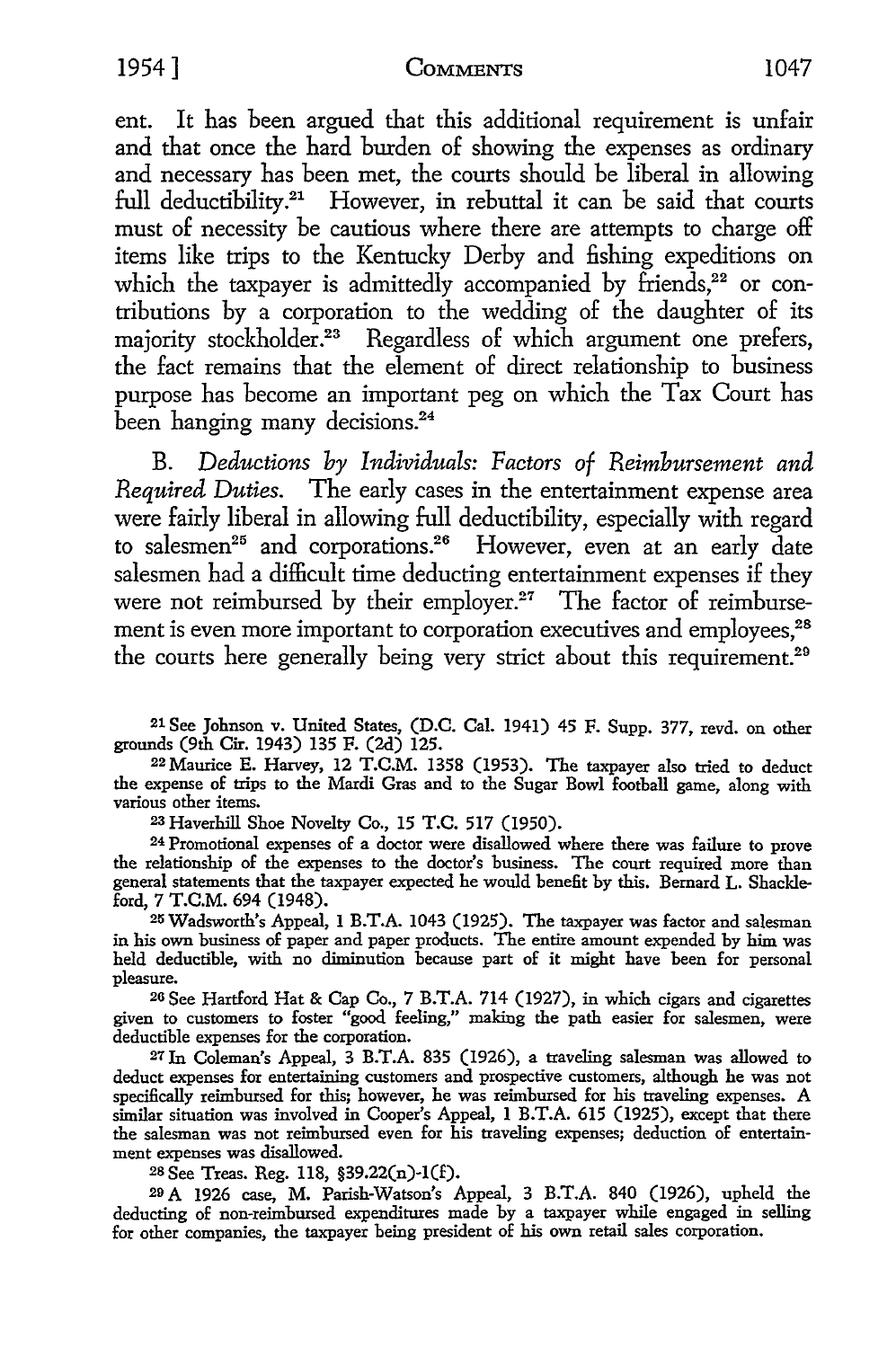For instance, in *Chivers' Appeal*<sup>30</sup> an employee of a newspaper was not allowed to deduct the expense of operating an automobile used for the convenience of visitors to the city as a means of entertaining them and increasing the goodwill of the employer newspaper corporation. .

The problem of entertainment expenses by governmental employees deserves special mention, because there is seldom any reimbursement for their entertaining. In *Commissioner v. Motch,31*  the entertainment by an army officer of persons with whom he transacted government business was held to be part of "gracious living" and not ordinary and necessary business expenses.<sup>32</sup> On the other hand, an earlier decision in the case of *John I. Ide*<sup>33</sup> reached a contrary result based largely on the intent of the taxpayer in making the expenditures. Ide served in Paris in a capacity similar to that of a military attaché; he was not required to entertain, nor was he reimbursed by the government for money spent in entertaining. But the court upheld the deduction in the particular factual situation, because in incurring the expenses Ide thought he would help get the results the government desired. A similar result was also reached in a case involving the Governor of American Samoa.<sup>34</sup> There the taxpayer's entertainment expenses were held a necessary expense incident to his position and deductible, since he might have been reprimanded for not having extended official courtesy to official visitors.<sup>35</sup>

Where there is no reimbursement, an individual taxpayer is not completely foreclosed from obtaining a deduction, if he can show that the expenses were made in pursuit of or as part of his required duties. In *Schmidlapp v. Commissioner36* the taxpayer, a bank vicepresident, claimed it was expected that as part of his duties he would entertain visitors whose favor the bank desired. The Second Circuit held that these were "ordinary and necessary expenses incurred in carrying on his business," even though it was for the benefit of the bank. The rationale was that though this was for the benefit of the bank, so were all of the other services of the taxpayer; thus the ex-

<sup>30</sup>4 B.T.A. 1083 (1926).

31 (6th Cir. 1950) 180 F. (2d) 859.

32 See 49 MrcH. L. REv. 295 (1950), in which there is criticism of the court for adopting too narrow a view of "trade or business." However, see I.T. 4012, 1950-1 Cum. Bul. 33.

33 43 B.T.A. 799 (1941).

<sup>34</sup>Edwin T. Pollock, 10 B.T.A. 1297 (1928).

35 The petitioner was a naval officer and his only compensation was naval pay. See also Howard Veit, 8 T.C.M. 919 (1949). 36 (2d Cir. 1938) 96 F. (2d) 680.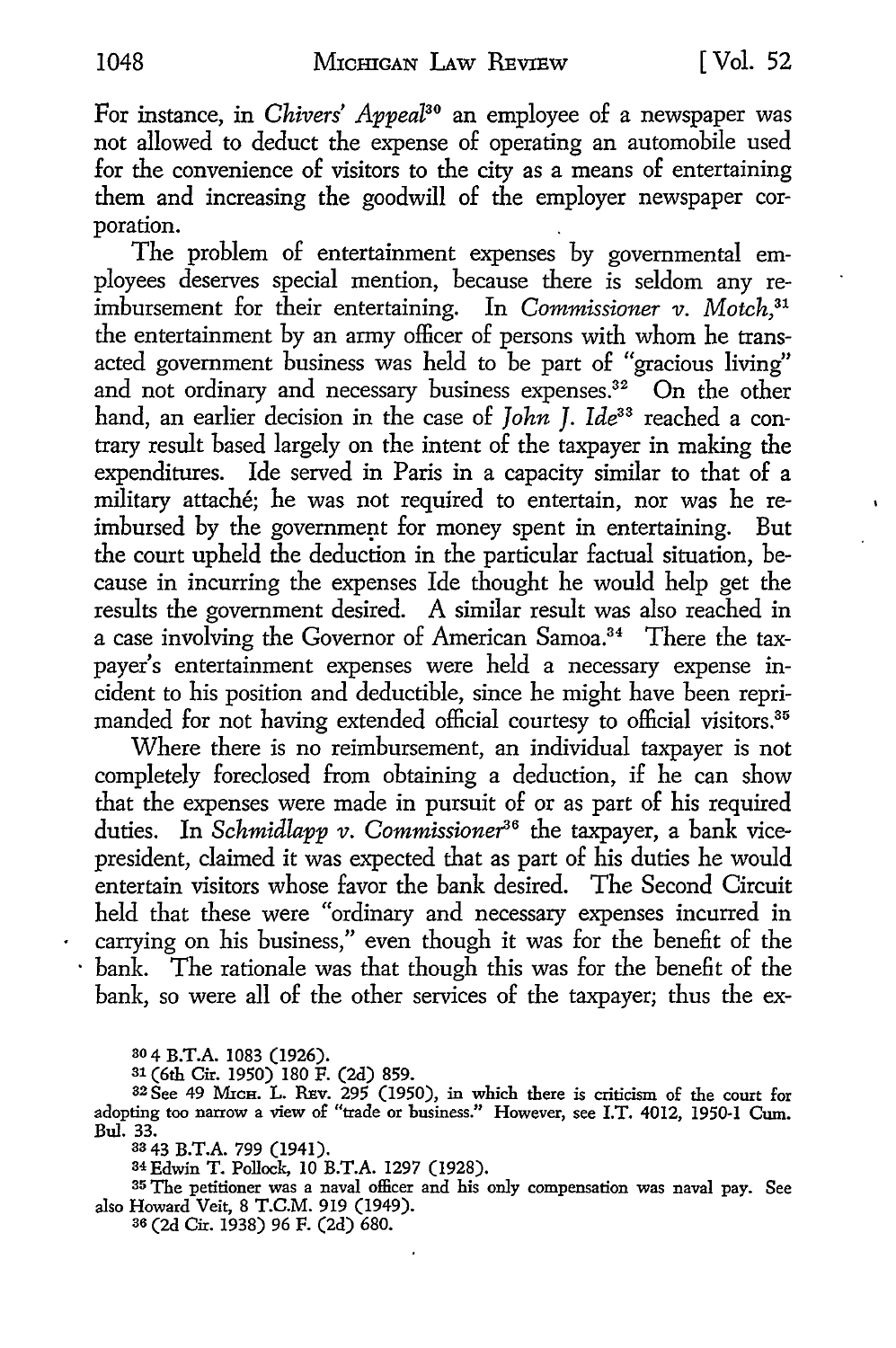penses were deductible as a necessary expense, if there was an understanding that this was a part of the taxpayer's bank duties. The required duty criterion resulted in a seemingly unfair decision in *Franklin*   $\overline{M}$ . *Magill*<sup>37</sup> In that case the sum spent by the taxpayer, a corporation executive, for the rental of a room in an athletic club that was used "strictly" for purposes of business in entertaining customers and employees of the firm was not deductible, where there was no showing that the taxpayer's compensation was 6.xed with the idea that he should be required to make such a rental. The court stated:

"In the absence of an agreement, such expenses should be adjusted between the employer and the employee. The employee cannot take advantage of the Federal tax law for the purpose of correcting the omissions occurring in his arrangements with his employer."38

The fact that the corporation may be wholly owned is of no consequence with regard to the criteria of reimbursement and required duties.<sup>39</sup>

C. *Deductions by Corporations and Other Businesses: Amount Deductible, Custom, Proportion of Expense, and Business Necessity.*  The corporation for whose benefit the entertaining is done usually has less difficulty in obtaining a deduction, but there should be more than just a showing of the general purpose of the expenses in order to have them deductible.40 In *Plymouth Brewing and Malting* Co.41 expenses incurred by the president of a corporation in the ordinary and necessary entertainment of customers, incident to sales of the corporation, were deductible by the corporation, notwithstanding the fact that there was no detailed accounting of the expenses shown. However, the court said that the amount "actually expended" exceeded the amount claimed.<sup>42</sup>

The custom of the trade will inHuence the decision also, and if the business in which the taxpayer engages requires such expenditures to meet competition, this will be an important factor favoring deduction.<sup>43</sup> However, there is a limitation with respect to public

**37 4 B.T.A. 272 (1926).** 

**38 Id.** at **273.** 

<sup>30</sup>**Hal E.** Roach, **20 B.T.A. 919** (1930).

<sup>40</sup>**Bonwit Teller** & **Co. v. Commissioner, (2d Cir. 1931) 53** F. (2d) **381,** cert. **den. 284 U.S. 690, 52 S.Ct.** 266 **(1932). 41 16 B.T.A. 123 (1929).** 

42 See also Eitingon-Schild **Co., 21 B.T.A.** l 163 (1931).

43 Entertainment **expenses, including theater tickets, clothing,** and outright cash payments have been held deductible as ordinary and necessary, where such expenses were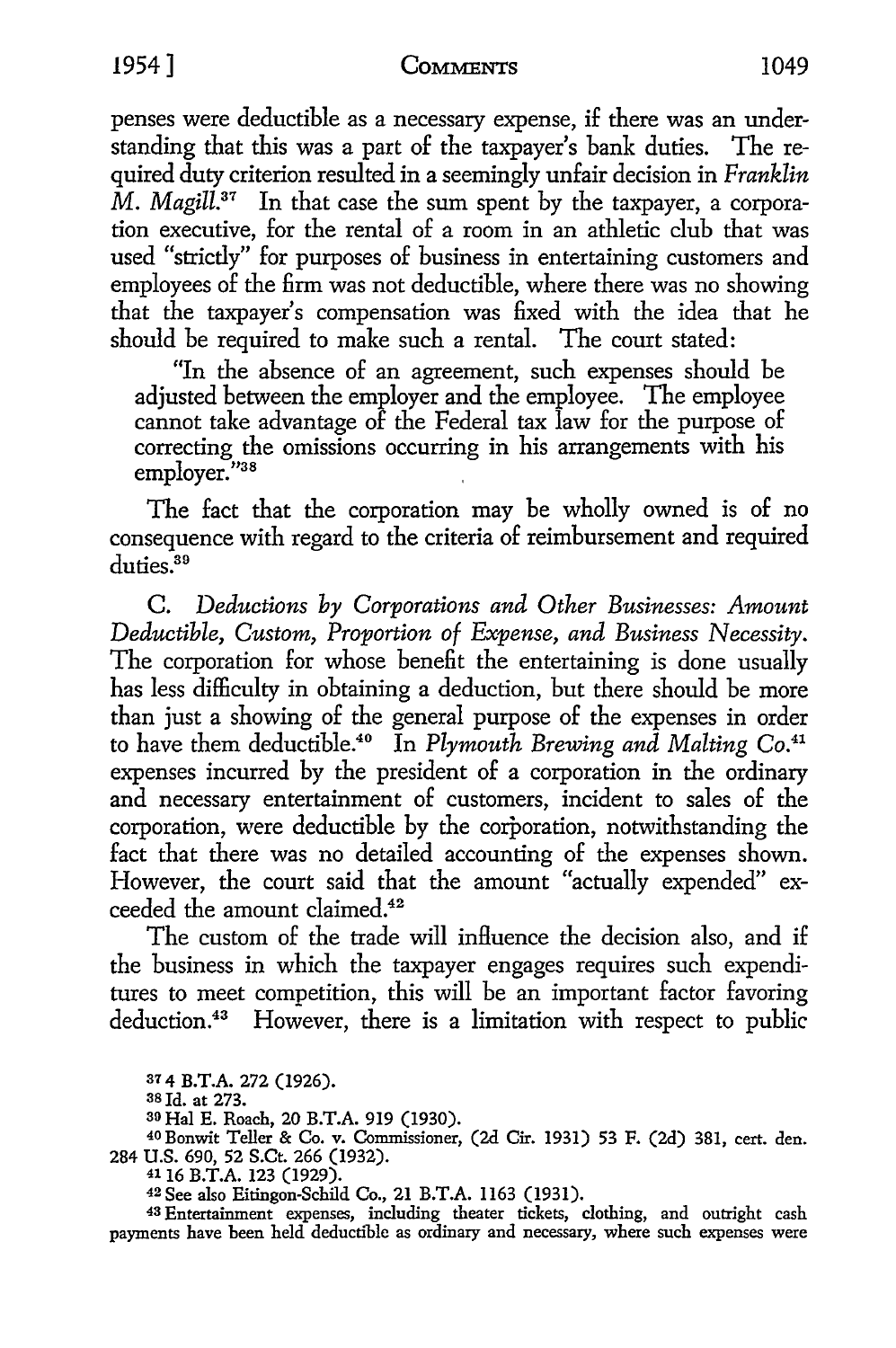policy: purchase of bootleg whiskey contrary to federal law has been held to make an expenditure not deductible. 44 And in *Raymond* F. *Flanagan<sup>45</sup>*the taxpayer, a salesman of slag and other materials, could not deduct expenses for entertaining public officials where seventy five percent of his sales were to political subdivisions, even if there were no express provisions of the law involved and even if all of his competitors did similar entertaining. This result was reached in the face of the petitioner's testimony that if he discontinued entertainment, he "would be crucified" and "looked upon as a nonentity." Of course, should the court desire to avoid the possible effect of the Lilly doctrine<sup>46</sup> that deduction of ordinary and necessary business expenses is not prohibited simply on the grounds that they violate or frustrate public policy, there is authority that entertainment expenses contrary to public policy are not "ordinary and necessary" to the taxpayer's business.47 The soundness of this approach can be questioned.

The relation of the amount spent by the company to its purchases or sales is another cogent factor in determining deductibility.<sup>48</sup> This will also bear on how much an individual can deduct; there should be some rational proportion between an individual's entertainment expenses and his income.<sup>49</sup> In addition, the capacity of the taxpayer to expand his business reflects on the legitimacy of the deduction and its business purpose.<sup>50</sup>

customary in the business in which the taxpayer engaged (the wholesale liquor business). The Adler Co., 10 B.T.A. 849 (1928). See also, McQuade's Appeal, 4 B.T.A. 837 (1926), where the taxpayer, also a wholesale liquor dealer, took tickets "off the hands" of retailers who were obliged to buy such tickets as a matter of goodwill for various entertainments. The court found as a fact that it was the practice of wholesale dealers in the liquor trade to do this "in order to keep in their [retailers] good graces" and allowed the deduction. *Contra,* I.T. 2135, IV-I Cum. Bul. 32 (1925).

44 The Lorraine Corp., 33 B.T.A. 1158 (1936).

45 47 B.T.A. 782 (1942). However, see A. R. Losh, I T.C. 1019 (1943).

46 Lilly v. Commissioner, 343 U.S. 90, 72 S.Ct. 497 (1952).

47 A. M. Oliver, 1 T.C.M. 8 (1942) (a lawyer was denied deductibility for expenses arising out of entertaining police officers, doctors, and witnesses in connection with forthcoming trials).

<sup>48</sup>See Rodgers Dairy Co., 14 T.C. 66 (1950).

49Penn v. Robertson, (D.C. N.C. 1939) 29 F. Supp. 386, affd. (4th Cir. 1940) 115 F. (2d) 167 (\$14,725 allowed for travel and entertainment where income was \$372,- 654.29); Benjamin Abraham, 9 T.C. 222 (1947) (\$500 allowed to a taxpayer earning \$28,000).

<sup>50</sup>James Schulz, 16 T.C. 401 (1951). The taxpayer, a manufacturer and importer of fine watches and jewelry, made expenditures at a time when he had "more business than he could handle." It seems, however, that this in itself should not be controlling; often advertising allotments are made when an enterprise has a large backlog of orders. E.g., consider the automobile business immediately after World War II. But in the Schulz case, much of the expense related to social evenings with little to show that the gathering was primarily for a business purpose.

Ñ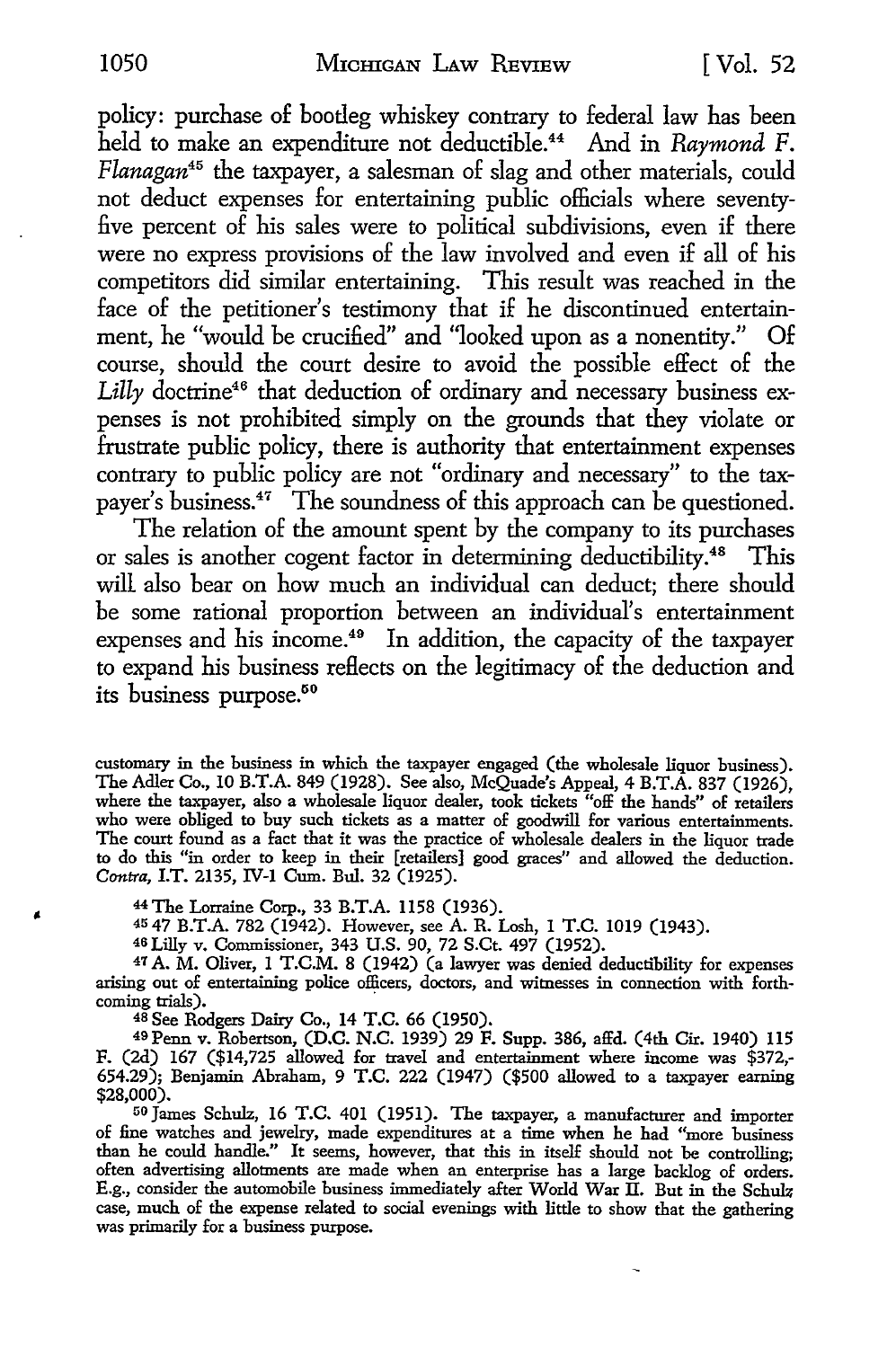"Business necessity" has been held to be a controlling element as recently as 1952 in the *Fisher* case.51 The court there reasoned that in the taxpayer's business as a security salesman, one had to entertain since " ... one block of United States Steel shares has little to distinguish it from a like block of shares presented by another salesman."<sup>52</sup> *Welch v. Helvering*<sup>53</sup> has been cited for the proposition that "norms of conduct'' should be used in judging whether an expense is "ordinary."54 In some situations even the expense of operating a yacht is deductible where almost exclusive business use and value can be shown.<sup>55</sup> On the other hand, the Commissioner has asserted that where a corporation has a yacht that is used by an officer for personal pleasure, the officer constructively receives income equivalent to at least part of the expenses the corporation paid in operating the yacht.56 This contention was unsuccessful in 1930, but it might very well be otherwise today. In any case, it does point up the problem of trying to draw the line with regard to fringe benefits.

D. *Entertaining of Employees.* As a general statement it can be said that expenses for entertaining employees are deductible, but there should be a showing of a "direct" business benefit. In this context, the interpretation of what is "direct" has been liberal. Obtaining club membership for a company officer in order to gain access to picnic grounds for an annual employee's picnic with the purpose of "stimulating the interest, morale, and good fellowship" of the company's employees has been held a direct business benefit.<sup>57</sup> The cost of holding dances for employees in conjunction with a system of weekly prizes for those departments which showed the greatest increase in sales volume over the corresponding week of the previous year has also been held to be deductible.<sup>58</sup> The fact that entertaining

51 Estate of Edwin Raymond Fisher, 11 T.C.M. 607 (1952).

52 Id. at 610. The merit of such an argument seems tenuous at best; the implication is that the more distinguishable one's merchandise is, the less one should be able to deduct expenses for entertainment.

53 290 U.S. lll, 54 S.Ct. 8 (1933).

<sup>54</sup>See F. L. Bateman, 34 B.T.A. 351 (1936), involving the tipping and entertaining of railroad traffic agents by the taxpayer, who engaged in a freight forwarding business. This case has also been cited as suggesting that the reputation of the taxpayer might affect the outcome of the case. 4 MERTENS, FEDERAL INCOME TAXATION 469, n. 88 (1942).

55 E. E. Dickinson, 8 B.T.A. 722 (1927).

56 Hal E. Roach, 20 B.T.A. 919 (1930).

57 Harry A. Koch Co., 23 B.T.A. 161 (1931).

58 Popular Dry Goods Co., 6 B.T.A. 78 (1927). The idea of the dances was to have all employees benefit, including those who had not gotten the weekly prizes for increased sales volume.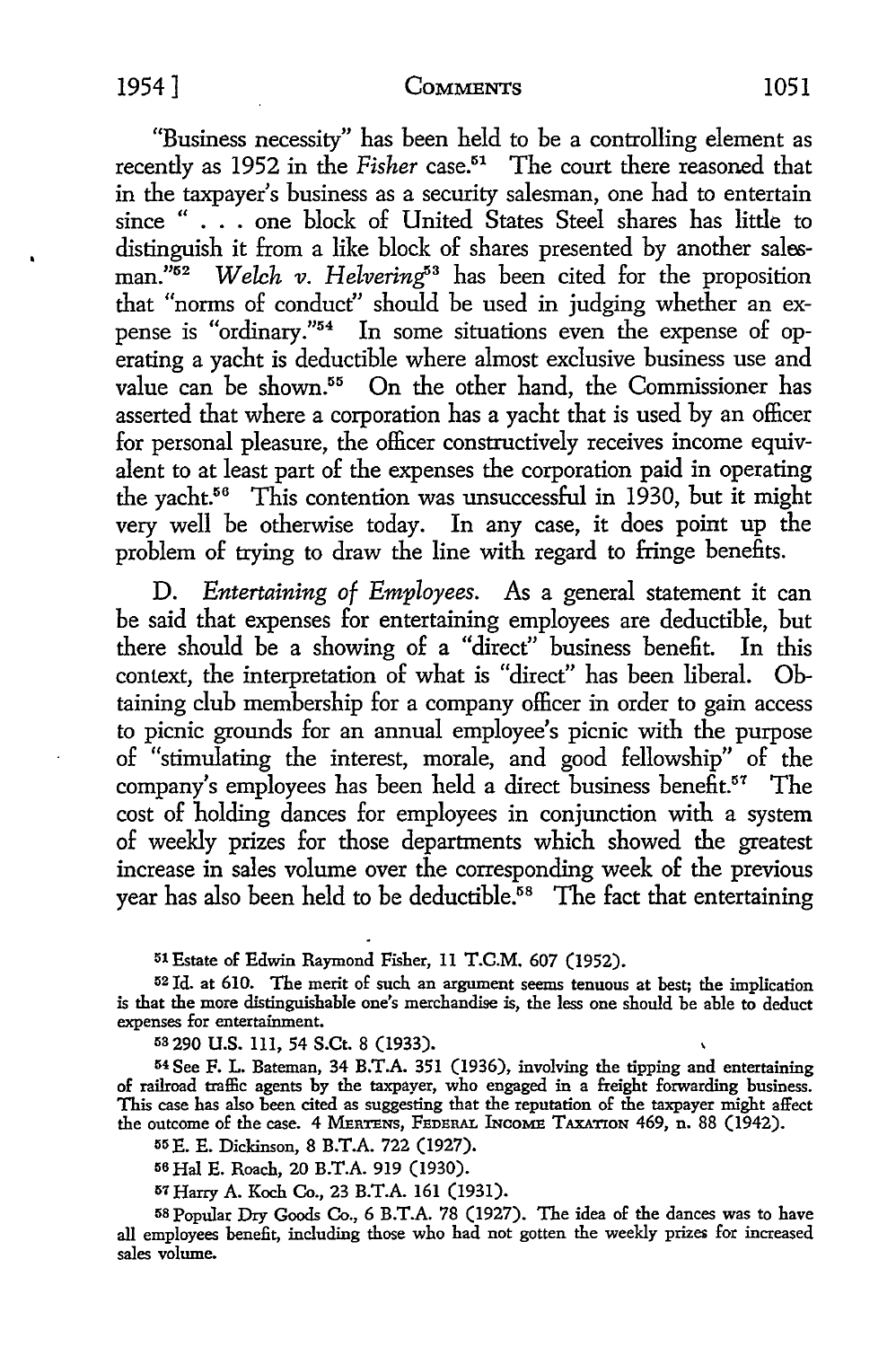employees may provide advertising as a by-product will enhance the chances of deduction.<sup>59</sup>

Where an individual desires to entertain those working under him, deduction is somewhat more difficult because of problems of nonreimbursement and questions of whether such expenditures are a required part of the person's duties: However, a very recent case allowed a district sales manager to deduct expenses of entertaining the salesmen working under him upon whom his bonus and the general success of the selling depended, although the expenses were made on the manager's own initiative and were neither required nor reimbursed by his employer.<sup>60</sup> But such non-reimbursed expenses are not deductible for adjusted gross purposes, since they are not "trade or business" deductions and the absence of reimbursement prevents these expenses from being categorized as "in connection with employment."<sup>61</sup>

E. *Club Dues and Expenses.* Although clubs· may form a convenient means of entertaining business friends, it is obvious that there is normally a large personal element involved in taking out club memberships and in using club facilities. Thus, it seems only fair that the burden of proving these to be business expenses should be on the taxpayer.<sup>62</sup> Deductibility of membership costs depends in large part on the original purpose in taking out the membership and the extent of business use.<sup>63</sup> One cannot meet the burden by saying that in general club memberships are helpful in obtaining clients; rather, there must be a "direct" relation between the initial and subsequent expenses of club membership and the conduct of the business or the expected business benefits. 64 The nature of the business does not make such expenses deductible per se, especially where there is

59 H. H. Bowman, 16 B.T.A. 1157 (1929). See I.T. 2529, IX-I Cum. Bul. 298 (1930).

60 Harold A. Christensen, 17 T.C. 1456 (1952). *Contra,* Harry Boverman, 10 T.C. 476 (1948). In the latter case the taxpayer was an assistant manager of a branch insurance agency; prizes to agents and gifts to prospective clients were forbidden by the taxpayer's contract.

61 I.T. 3728, 1945 Cum. Bul. 78; I.R.C., §22(n).

62For an accountant's summary, see "Social Club Dues and Expenses," 31 TAXEs 69 (1953).

63 Norman M. Hussey, 11 T.C.M. 141 (1952). The taxpayer, a lawyer, left a firm and opened his own law office. He joined a golf club and claimed that this was primarily for the purpose of furthering his law practice. It was held that business gain was the "primary" motive and the Cohan rule was applied, allowing deduction of approximately two-thirds of the amount claimed.

64 Louis Boehm, 35 B.T.A. 1106 (1937).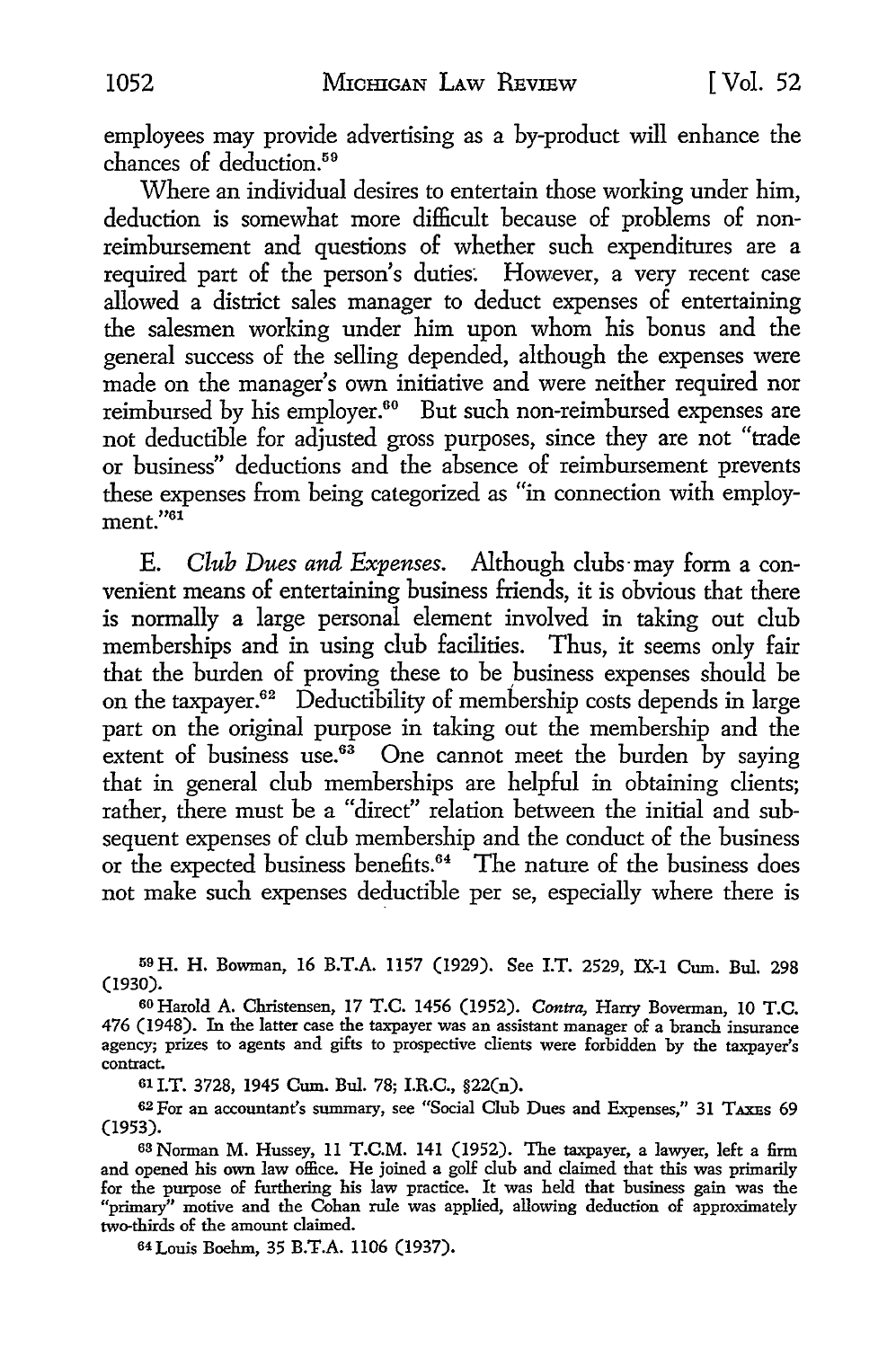also personal use of club facilities.<sup>65</sup> Nor does the fact that the corporation pays the dues of its officers to various clubs make such payment automatically deductible as an entertainment expense, though if not so allowed it would seem deductible by the corporation as compensation paid.66 Exclusive business use of club facilities, of course, will make the expenses deductible as business entertainment.<sup>67</sup>

An example of the kind of proof required is found in *Johnson v. United States,68* in which the petitioner, a lawyer, maintained that when he joined his golf club he had one client, and that every time he went out to the club he had ulterior motives to "become friendly" with particular persons who might be prospective clients. He also said that he did not like to play golf because he felt he should be working at the office and further testified: 'What success I have had in the legal business has been largely due to my joining the country club."00 Deduction was allowed, with the court saying that the government had received high taxes on the fees the taxpayer got as a direct result of the golf club expenditures and that to deny deductibility would "revive the fable of the goose and the golden egg."<sup>70</sup> It is doubtful whether one would have to go to the extreme of taxpayer Johnson in order to win his case, but proof of a substantial nature is, and should be, a prerequisite.

F. *Entertaining in One's Home.* When entertaining is done in the home, problems of what is expended for business purposes as distinguished from what is spent for social entertainment are most difficult; the *Sutter* doctrine would be especially applicable here. Nowhere are the results of such expenditures more intangible, since there is usually no specific business transaction involved, and nowhere is the case for allowing deduction of entertainment expenses weaker, because most entertaining in the home is for non-business reasons. The court will strictly require a showing of a "direct" connection between the expenses and the taxpayer's business.<sup> $71$ </sup> If the individual

65Walter J. Munro, 19 B.T.A. 71 (1930). The petitioner was in the investment banking business; there was insufficient proof of the business purpose of the expenses.

67 Charles S. Guggenheimer, 18 T.C. 81 (1952).

68 (D.C. Cal. 1941) 45 F. Supp. 377, rev. on other grounds (9th Cir. 1943) 135 F. (2d) 125.

69 Id. at 380.

70 Ibid.

11 Reginald Denny, 33 B.T.A. 738 (1935).

<sup>66</sup> Home Guaranty Abstract Co., 8 T.C. 617 (1947). In this case there was indefiniteness of proof of the primary business purpose in joining the club and there was no showing of any business that arose from such joining or any other "direct" results. It might be asked, if this is not an entertainment expense of the corporation, is it income to the executive? Probably, yes.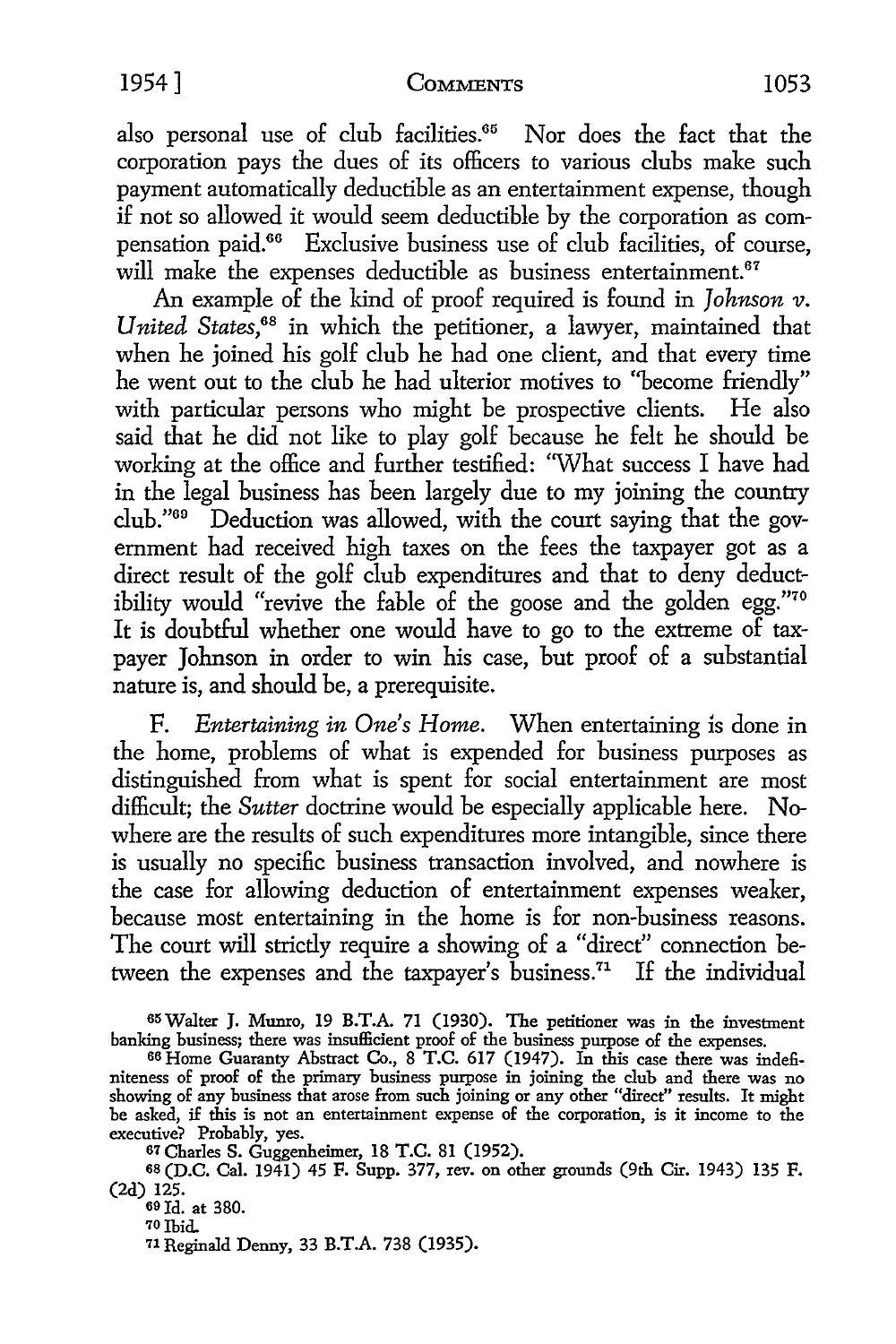involved is an officer of a corporation and has been directly paid to make these expenditures, he will have an easier time gaining deductibility.<sup>72</sup> But even the corporation itself cannot deduct these payments where there is insufficient evidence to allocate properly the amount spent for business purposes by one of its officers.<sup> $73$ </sup> This is especially important where such items as expenses for extra food and servants are involved.<sup>74</sup> Although the courts recognize that expenses for entertaining in one's home may be deductible, tight limits are necessary to prevent abuses. For instance, one cannot claim a deduction for added rental in moving to a "more fashionable address" to "properly entertain wealthy customers," even if. one deals almost exclusively with such customers.<sup>75</sup> Claims of this nature show why the Tax Court is rather skeptical of expenditures in the taxpayer's home and why there is a differentiation between entertaining at home and in public.<sup>76</sup> One can be sure that if the deduction is allowed at all, the *Cohan* rule will be stringently applied.

#### III. *Entertainment Expenses in Great Britain*

The general English statutory rules for deduction are stated negatively:

- "... no sum shall be deducted in respect of-<br>(a) any disbursements or expenses, not bein
- any disbursements or expenses, not being money wholly and exclusively laid out or expended for the purposes of the trade, profession or vocation;
- (b) any disbursements or expenses of maintenance of the parties, their families or establishments or any sums expended for any other domestic or private purposes distinct from the purposes of such trade, profession or vocation. . . . . "77

The "wholly and exclusively" requirement is on its face more strict than the American statutory requirements. In addition, there appears to be no ameliorative *Cohan-type* rule in Great Britain for approximating expenditures.<sup>78</sup> Thus, in the absence of itemization,

*12* Ned Waybum, 32 B.T.A. 813 (1935).

73 Walkup Drayage & Warehouse Co., 4 T.C.M. 695 (1945). The common stock of the company was wholly owned by Walkup who was a company officer.

74 Ibid.

75 Estate of Edwin Raymond Fisher, 11 T.C.M. 607 (1952), in which the taxpayer had been a salesman of securities.

76 Reginald Denny, 33 B.T.A. 738 (1935).

77Income Tax Act, 1952, 15-16 Geo. VI & 1 Eliz. II, c. 10, §137 (1952). 78 Bucy and Walkers v. Phillips, 32 Eng. Tax Cas. 198 (1951). A deduction of a total of £338 was claimed for entertainment expenses of actual clients or persons closely connected with or accompanying such clients. "Having regard to the fact that the sums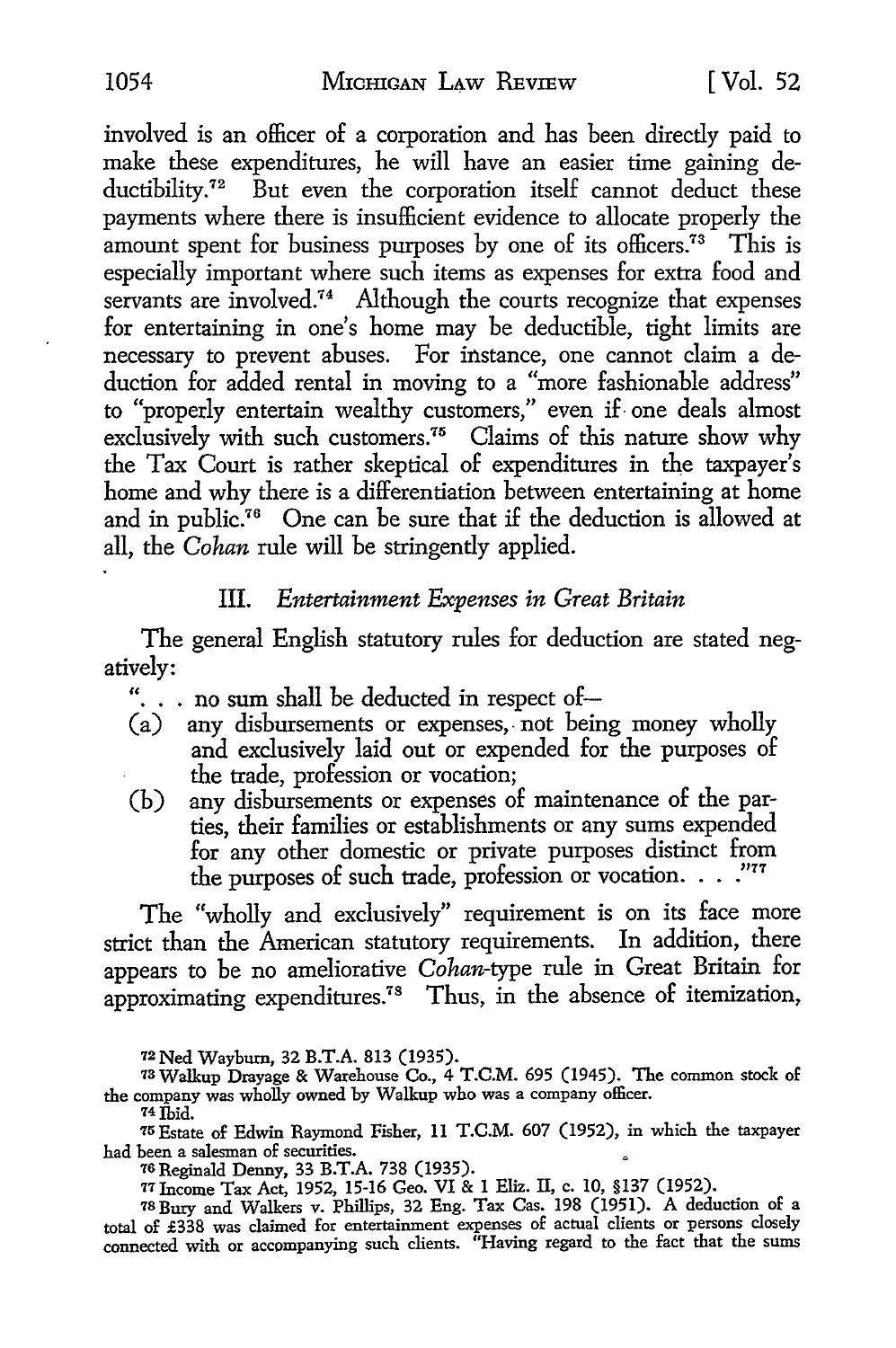expenses for the general entertainment of clients of a firm of lawyers have been held not "wholly and exclusively" laid out for the purposes of the attorneys' profession.79 Although English authority is rather limited in this area, there seems to be developing a "dual purpose" doctrine to restrict deductions still further. The basis for this approach is *Bentleys, Stokes* &- *Lawless v. Beeson,80* involving the entertainment by a firm of solicitors of their clients at luncheons in social clubs, restaurants, etc. During these luncheons business was discussed and advice was given. Later the clients were charged in the normal way, but the charge did not directly include the cost of the meals, which was paid by the firm. The partners claimed that the practice was one of convenience both for themselves and for their clients, and this claim was upheld. Although there was some element of hospitality inherent in what was done, the sole object of the firm was promotion of its business and therefore the "wholly and exclusively" requirement was met. One of the Crown's arguments was a *Sutter*doctrine analysis that the amount claimed included the cost of the partners' entertainment. This thesis was held inapplicable on the basis that the entertaining was a "single transaction in which the partners' lunch is an essential ingredient."<sup>81</sup> The court carefully limited its decision to the facts of the case,<sup>82</sup> and there was dictum intimating that where there is a dual purpose to "kill two birds with one stone," e.g., when a lawyer desires to see a friend and also desires to talk business with him, then the expense would not meet the "exclusive" test.<sup>83</sup> This dictum has subsequently been cited as authority for disallowance of expenses where there is a "dual purpose" involved.<sup>84</sup>

## IV. *Conclusions*

The complexities of entertainment expenses cannot be dealt with under a rule-of-thumb test that would be both administratively feasible and yet flexible enough to meet the many-faceted situations that arise in this area. Although theoretically the *Sutter* doctrine is fair, it is

79Jbid. 80 [1952] 2 All E.R. 82. SIId. at 84. S2Id. at 89. sa Id. at 85. 8<sup>4</sup>Newsom v. Robertson, [1952] 2 All E.R. 728 (travel expenses).

claimed are estimated sums and in no way itemized, the Commissioners were perfectly justified in taking the view . • • that the sums claimed were not expended wholly and exclusively for the purpose of the Appellant firm's profession.  $\ldots$ ." Id. at 205.